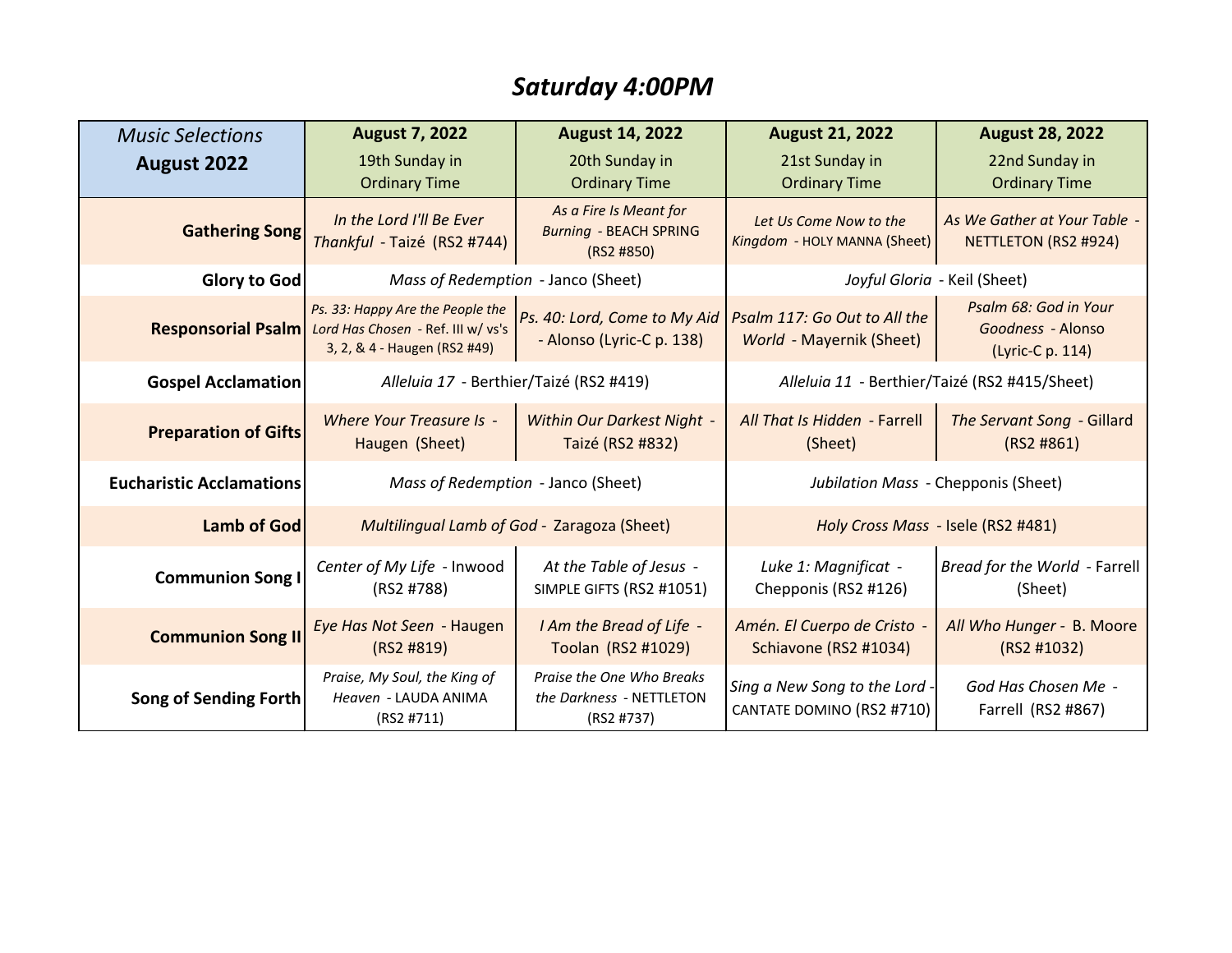# *Sunday 8:30AM Mass*

| <b>Music Selections</b>         | <b>August 7, 2022</b>                                                                                  | <b>August 14, 2022</b>                                                | <b>August 21, 2022</b>                                          | <b>August 28, 2022</b>                                         |
|---------------------------------|--------------------------------------------------------------------------------------------------------|-----------------------------------------------------------------------|-----------------------------------------------------------------|----------------------------------------------------------------|
| <b>August 2022</b>              | 19th Sunday in<br><b>Ordinary Time</b>                                                                 | 20th Sunday in<br><b>Ordinary Time</b>                                | 21st Sunday in<br><b>Ordinary Time</b>                          | 22nd Sunday in<br><b>Ordinary Time</b>                         |
| <b>Gathering Song</b>           | In the Lord I'll Be Ever<br>Thankful - Taizé (RS2 #744)                                                | As a Fire Is Meant for<br><b>Burning - BEACH SPRING</b><br>(RS2 #850) | Let Us Come Now to the<br>Kingdom - HOLY MANNA (Sheet)          | As We Gather at Your Table -<br>NETTLETON (RS2 #924)           |
| Glory to God                    | Mass of Redemption - Janco (Sheet)                                                                     |                                                                       | Joyful Gloria - Keil (Sheet)                                    |                                                                |
| <b>Responsorial Psalm</b>       | Ps. 33: Happy Are the People the<br>Lord Has Chosen - Ref. III w/ vs's<br>3, 2, & 4 - Haugen (RS2 #49) | Ps. 40: Lord, Come to My Aid<br>- Alonso (Lyric-C p. 138)             | Psalm 117: Go Out to All the<br><b>World - Mayernik (Sheet)</b> | Psalm 68: God in Your<br>Goodness - Alonso<br>(Lyric-C p. 114) |
| <b>Gospel Acclamation</b>       | Alleluia 17 - Berthier/Taizé (RS2 #419)                                                                |                                                                       | Alleluia 11 - Berthier/Taizé (RS2 #415/Sheet)                   |                                                                |
| <b>Preparation of Gifts</b>     | Where Your Treasure Is -<br>Haugen (Sheet)                                                             | Within Our Darkest Night -<br>Taizé (RS2 #832)                        | All That Is Hidden - Farrell<br>(Sheet)                         | The Servant Song - Gillard<br>(RS2 H861)                       |
| <b>Eucharistic Acclamations</b> | Mass of Redemption - Janco (Sheet)                                                                     |                                                                       | Jubilation Mass - Chepponis (Sheet)                             |                                                                |
| <b>Lamb of God</b>              | Multilingual Lamb of God - Zaragoza (Sheet)                                                            |                                                                       | Holy Cross Mass - Isele (RS2 #481)                              |                                                                |
| <b>Communion Song I</b>         | Center of My Life - Inwood<br>(RS2 #788)                                                               | At the Table of Jesus -<br>SIMPLE GIFTS (RS2 #1051)                   | Luke 1: Magnificat -<br>Chepponis (RS2 #126)                    | Bread for the World - Farrell<br>(Sheet)                       |
| <b>Communion Song II</b>        | Eye Has Not Seen - Haugen<br>(RS2 H819)                                                                | I Am the Bread of Life -<br>Toolan (RS2 #1029)                        | Amén. El Cuerpo de Cristo -<br>Schiavone (RS2 #1034)            | All Who Hunger - B. Moore<br>(RS2 #1032)                       |
| <b>Song of Sending Forth</b>    | How Can I Keep from<br>Singing? - Lowry (RS2 #802)                                                     | Send Down the Fire -<br>Haugen (RS2 #653)                             | Sing a New Song to the Lord -<br>CANTATE DOMINO (RS2 #710)      | God Has Chosen Me -<br>Farrell (RS2 #867)                      |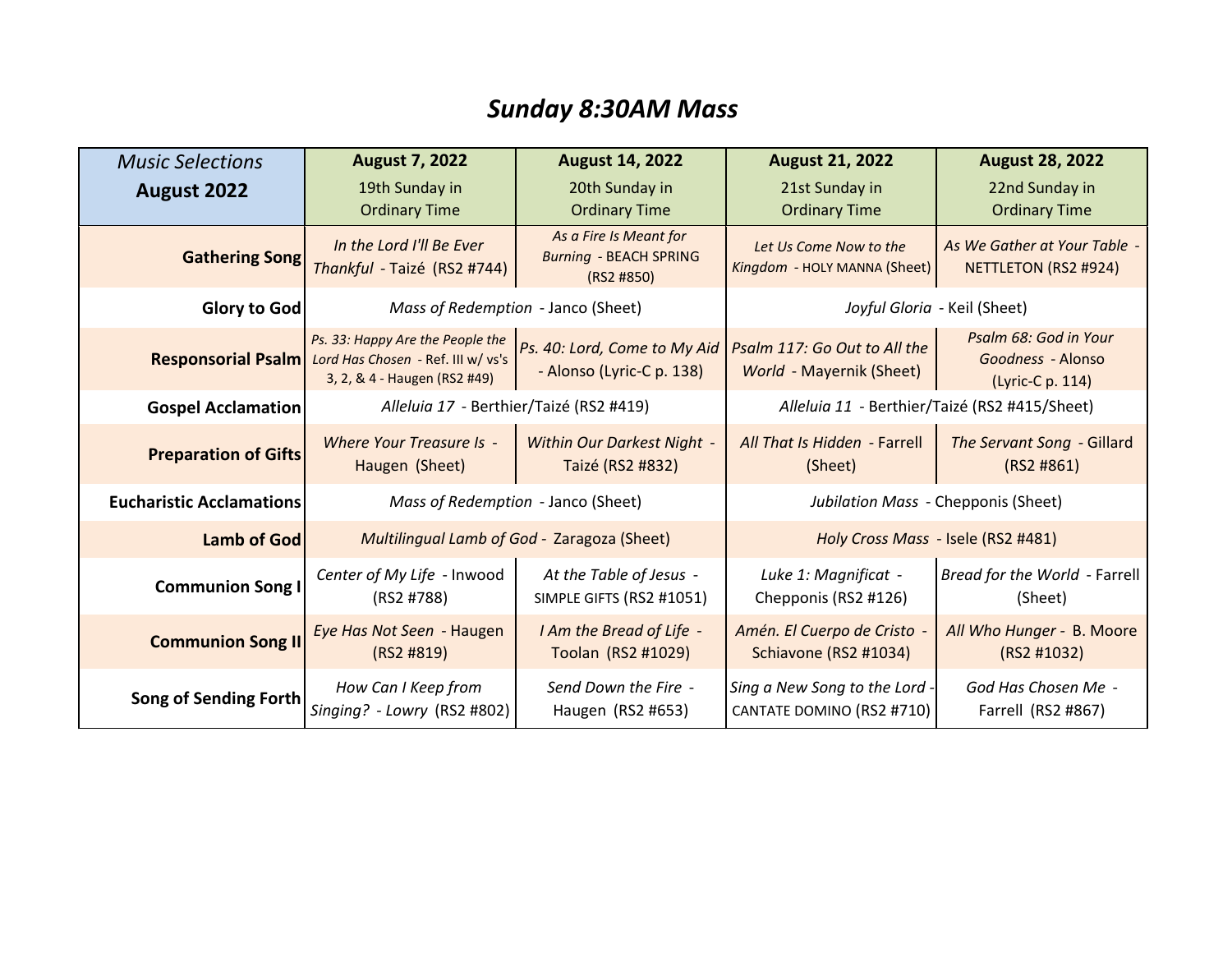# *Sunday 11:15AM Mass*

| <b>Music Selections</b>         | <b>August 7, 2022</b>                                                                               | <b>August 14, 2022</b>                                                | <b>August 21, 2022</b>                                               | <b>August 28, 2022</b>                                                   |
|---------------------------------|-----------------------------------------------------------------------------------------------------|-----------------------------------------------------------------------|----------------------------------------------------------------------|--------------------------------------------------------------------------|
| August 2022                     | 19th Sunday in<br><b>Ordinary Time</b>                                                              | 20th Sunday in<br><b>Ordinary Time</b>                                | 21st Sunday in<br><b>Ordinary Time</b>                               | 22nd Sunday in<br><b>Ordinary Time</b>                                   |
| <b>Gathering Song</b>           | Love Divine, All Loves Excelling -<br>HYFRYDOL (RS2 #806)                                           | As a Fire Is Meant for<br><b>Burning - BEACH SPRING</b><br>(RS2 #850) | Let Us Come Now to the<br>Kingdom - HOLY MANNA (Sheet)               | As We Gather at Your Table -<br>NETTLETON (RS2 #924)                     |
| Glory to God                    | Mass of Redemption - Janco (Sheet)                                                                  |                                                                       | Congregational Mass - Lee /Krisman (RS2 #401)                        |                                                                          |
|                                 | Psalm 33: Blessed the People<br><b>Responsorial Psalm</b> the Lord Has Chosen - Mayernik<br>(Sheet) | Psalm 40: Lord, Come to<br>My Aid - Batastini/Gelineau<br>(LPGG #929) | Psalm 117: Go Out to All the<br>World - Mayernik (Sheet)             | Psalm 68: God, in Your<br>Goodnes s - Batastini/<br>Gelineau (LPGG #935) |
| <b>Gospel Acclamation</b>       | Alleluia 17 - Berthier/Taizé (RS2 #419)                                                             |                                                                       | Alleluia 11 - Berthier/Taizé (RS2 #415/Sheet)                        |                                                                          |
| <b>Preparation of Gifts</b>     | He Comes to Us as One<br>Unknown - REPTON (RS2 #786)                                                | Within Our Darkest Night -<br>Taizé (RS2 #832)                        | All That Is Hidden - Farrell<br>(Sheet)                              | The Servant Song - Gillard<br>(RS2 H861)                                 |
| <b>Eucharistic Acclamations</b> | Mass of Redemption - Janco (Sheet)                                                                  |                                                                       | Jubilation Mass - Chepponis (Sheet)                                  |                                                                          |
| <b>Lamb of God</b>              | Multilingual Lamb of God - Zaragoza (Sheet)                                                         |                                                                       | Holy Cross Mass - Isele (RS2 #481)                                   |                                                                          |
| <b>Communion Song I</b>         | Center of My Life - Inwood<br>(RS2 #788)                                                            | At the Table of Jesus -<br>SIMPLE GIFTS (RS2 #1051)                   | Luke 1: Magnificat -<br>Chepponis (RS2 #126)                         | Bread for the World - Farrell<br>(Sheet)                                 |
| <b>Communion Song II</b>        | Eye Has Not Seen - Haugen<br>(RS2 #819)                                                             | I Am the Bread of Life -<br>Toolan (RS2 #1029)                        | Amén. El Cuerpo de Cristo -<br>Schiavone (RS2 #1034)                 | All Who Hunger - B. Moore<br>(RS2 #1032)                                 |
| Song of Sending Forth           | Praise, My Soul, the King of<br>Heaven - LAUDA ANIMA<br>(RS2 #711)                                  | Praise the One Who Breaks<br>the Darkness - NETTLETON<br>(RS2 #737)   | Lord, You Give the Great<br>Commission - ABBOT'S LEIGH<br>(RS2 #638) | The Kingdom of God -<br>LAUDATE DOMINUM<br>(RS2 #840)                    |